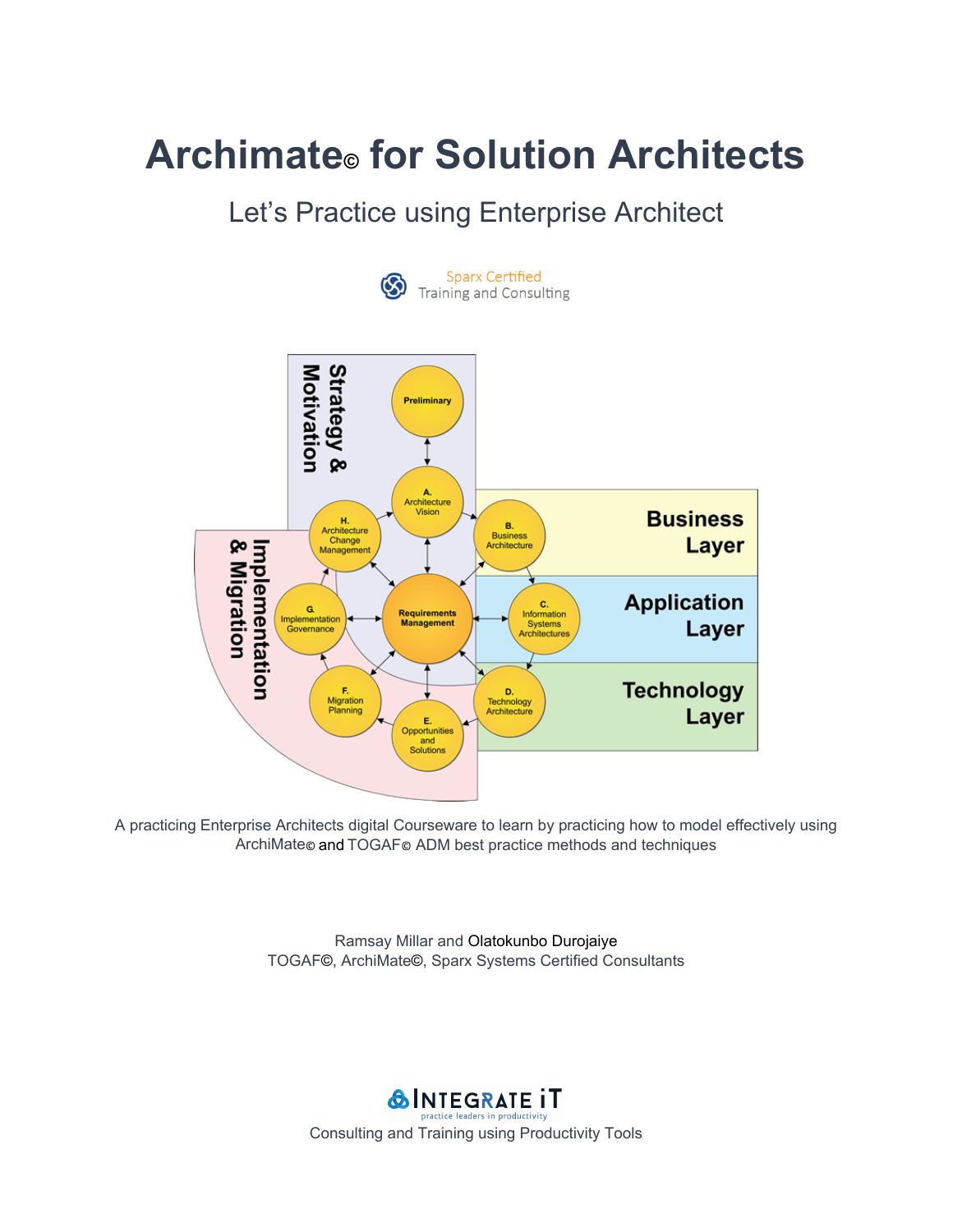### Digital Copyright License Agreement

The Digital Learning Content provided herein is copyrighted and licensed for your personal learning and skills enhancement purposes only. The copyright license granted to individuals by INTEGRATE iT Inc. requires the digital content provided is for your individual use and may not be resold or distributed to others without permission.

Contact us at contact.us@IN2GRATEiT.com for rights requests, customized editions, and bulk orders.

**Archimate**© **for Solution Architects – Let's Practice using Enterprise Architect**  Copyright© 2020 Ramsay Millar, INTEGRATE IT INC.

All rights reserved. This digital publication is protected by copyright, and permission must be obtained from the publisher prior to any reproduction, storage in a retrieval system, or transmission in any form or by any means, electronic. Mechanical, photocopying, recording or likewise.

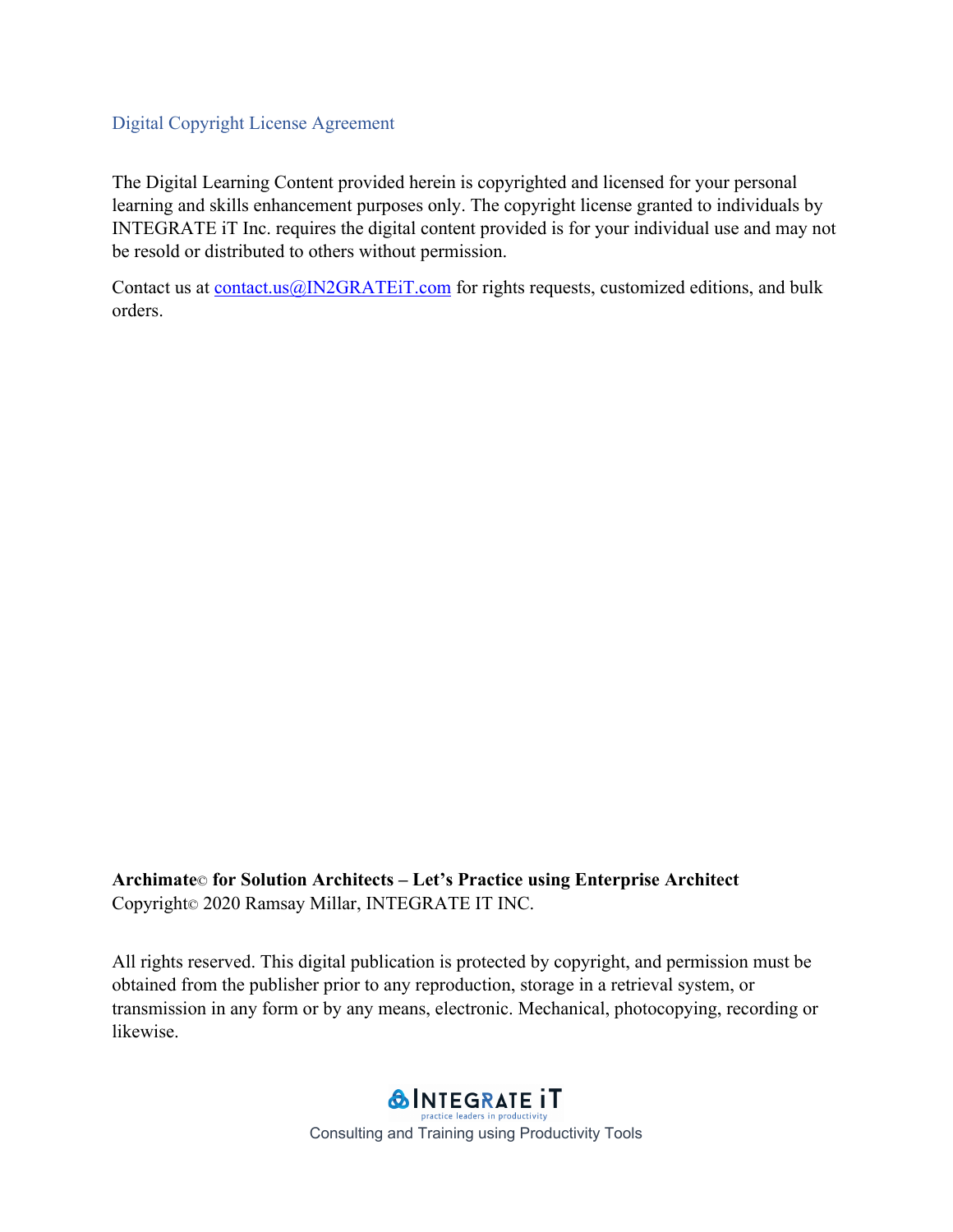Let's Practice using Enterprise Architect





Sparx Certified<br>Training and Consulting

Delivered by TOGAF©, ArchiMate©, Sparx Systems Certified Consultants Duration 3.0 days

This focused hands-on course reveals the importance of reusing TOGAF**©**, ArchiMate**©**, BiZBoK**©**, ITABoK knowledge methods and techniques. Work directly with a practice leader using the provided Digital Let's Practice eBook, Case Study, and Architecture Repository to improve your productivity techniques. The course contains 30% theory and 70% practical hands-on experience to apply the theory to practice and become confident using Enterprise Architect.

The purpose of an Enterprise Architecture capability is to identify and manage the people, process, and elements of an organization. All elements need to be clearly understood and available in an interactive model which is used to evaluate existing operations and manage change over time. The advantages that result from an effective enterprise architecture practice bring important benefits, which are highly visible.

ArchiMate 3.1**©** and TOGAF 9.1**©** are industry standards and methods for developing Enterprise Architecture. Enterprise Architect and TOGAF**©** are leading tools for assisting in the development, reporting, and maintenance of architectures. TOGAF is based on a process model supported by best practices and a re-usable set of existing architectural resources that save large amounts of time that guarantee risk reduction and value creation.

### **Course Overview**

This comprehensive mission tested course pragmatically reveals how to perform Architecture Development. ArchiMate**©** for IT Architects provides IT Architects and senior level engineers with the skills and training they need to do effective Solution Architecture. This course integrates best practices from the TOGAF® standard for enterprise architecture, the ArchiMate® Specification for architecture modeling and the BIZBoK® for enterprise business architecture – all supported by the most powerful modeling Sparx Systems Enterprise Architect.

This course will teach students how to deliver a solution architecture using Enterprise Architect using numerous Let's Practice workshops. Whether you are an IT engineer aspiring to become a solution architect, a project team tasked with implementing new IT capabilities, or a seasoned IT architect looking for practical guidance on how to leverage Enterprise Architect effectively, the practice sessions will reveal how to save time while increasing quality. Understand and apply TOGAF Architecture Development Method for IT architecture projects

- Navigate the provided fully configured tailorable TOGAF Architecture Repository
- Interact with reuse content to understand traceability across all architecture landscapes
- Create numerous diagrams using effective best practice patterns and stencils
- Develop business architecture content based on TOGAF® Standard and ArchiMate® Specification
- Develop diagrams for business motivation, goals, outcomes, principles, drivers, and requirements
- Develop high-level process cooperation diagrams
- Develop the Application Landscape diagram and associated requirements
- Develop Component Interface diagrams
- Develop the Data Landscape diagram and associated requirements
- Apply architecture and modeling skills to a real-world IT initiative
- Become confident in your understanding and practices when using Sparx Enterprise Architect

## **&INTEGRATE IT** practice leaders in productivity

Consulting and Training using Productivity Tools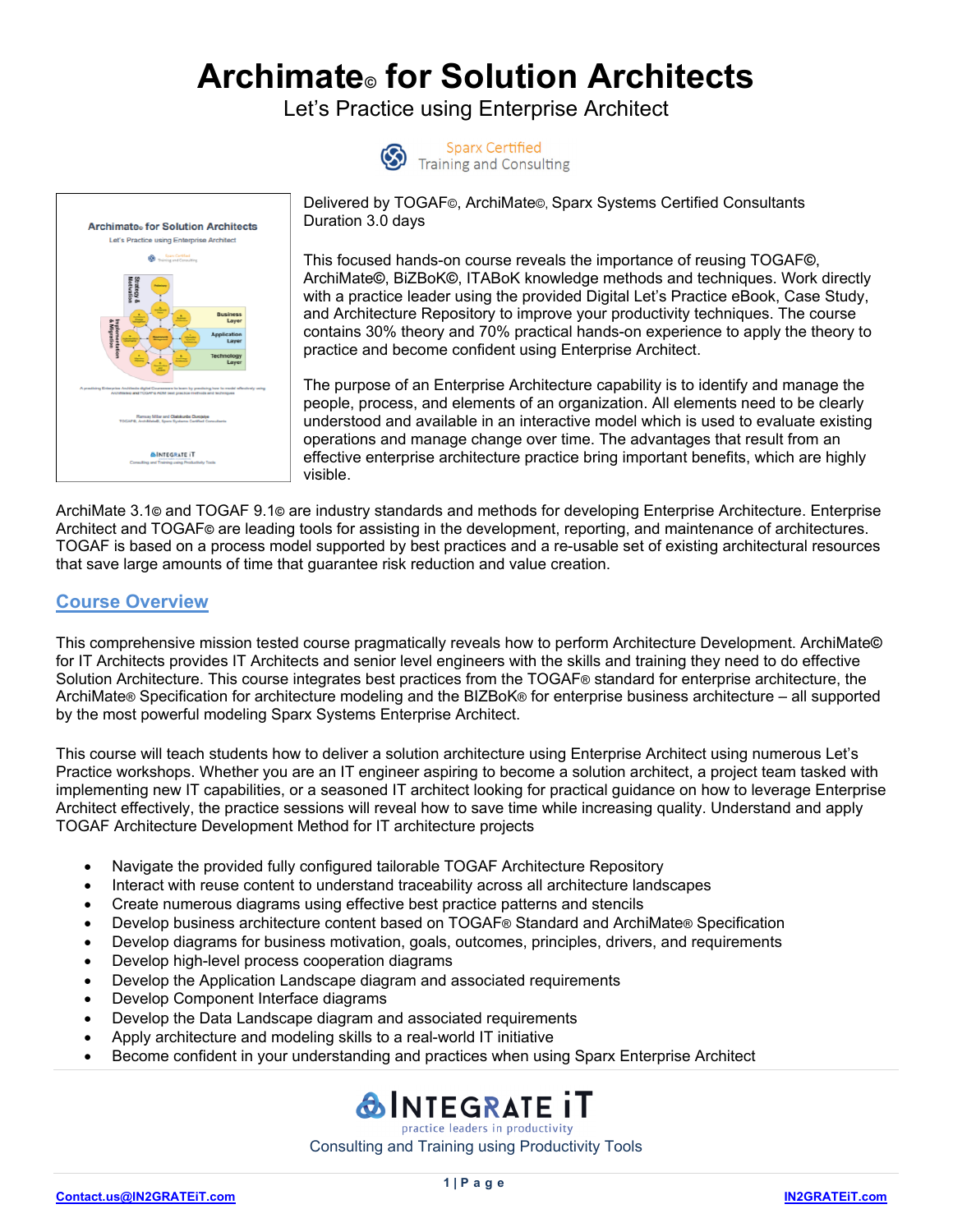Let's Practice using Enterprise Architect



**Sparx Certified** Training and Consulting

### **What you'll Receive**

Experience the most comprehensive Training available when you schedule your next event from INTEGRATE IT. Learn to do by doing from an experienced mentor/consultant who carefully reveals methods and best practices to prepared you and your team to become highly skilled and confident in your use of Enterprise Architect. Please contact Ramsay directly if you have any problems with your installation or course readiness. Ramsay.millar@in2grateit.com or (541) 645-0016



Ramsay Millar Mentor and Enterprise Architect



Consultant, Mentor, BACP, TOGAF, and Sparx Systems Certified Enterprise Architect. Ramsay Millar has delivered over 1,100 business and technology project assignments and trained over 4,000 business architects, business analysts, enterprise architects, agile project managers, solution architects and software engineers since 2001. The professionals Ramsay has mentored appreciate his common sense, wide industry skills, and the experience he brings to your assistance. Connect with Ramsay on LinkedIn

**Screen 1 Course Practice Guide** - Use your Browser to access the your personal Let's Practice eBook to study, search, print, and write notes for future reference. Your eBook Course contains practical steps to follow to become confident using Enterprise Architect. Your eBook course is directly linked to the provided EA Case Study.



**Screen 2 EA REPOSITORY**– Open Enterprise Architect to access your reusable EA Repository and additional course resources contain everything you need to get started including time saving reuse library, Project and Document Templates, simplified Diagram Stencils, and real-world consulting Case Study examples. (Windows 10 Computer running Enterprise Architect, MS Teams

# **&INTEGRATE IT** practice leaders in productivity

Consulting and Training using Productivity Tools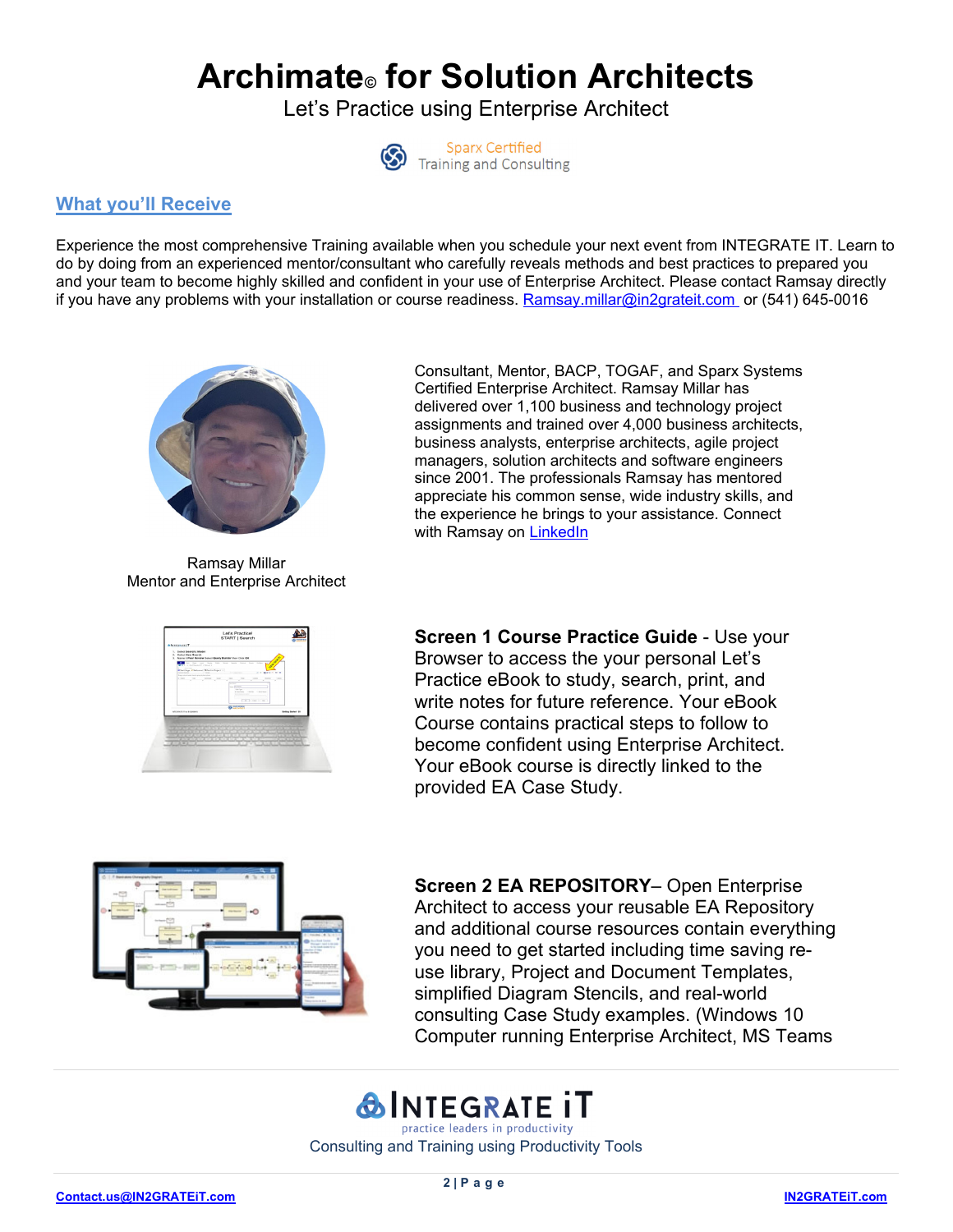Let's Practice using Enterprise Architect



**Sparx Certified Training and Consulting** 

### **What You'll Practice**

Our training leverages standards. What students will learn is how to apply lean standards using the Sparx Systems Enterprise Architect architecture repository that deliver value and reduce risk by modeling before building. Experience insights and techniques with a watchful eye of a highly skilled Archimate certified TOGAF® Architect, who is directly involved in many successful consulting engagements using lean standards, tools, and techniques. Build your team, tool skills, and techniques. You'll experience hands-on learning doing one iteration of the TOGAF® Architecture Development Method:

#### **Getting Started**

- 1. Course Introductions
- 2. Using your provided Course eBook Let's Practice!
- 3. Login to your provided Architecture Repository Let's Practice!
- 4. Why do advanced thinkers Model?
- 5. Using the Enterprise Architect Ribbon Let's Practice!
- 6. START Searching the Model Let's Practice!
- 7. DESIGN Key Concepts Packages, Diagrams, Elements Let's Practice!
- 8. LAYOUT Themes and Appearance Let's Practice!
- 9. DEVELOP Database Modeling
- 10. PUBLISH Publish MS Word, MS Excel, HTML, Reports
- 11. SIMULATE Business Process Simulation (BPSIM)
- 12. SPECIALIZE A1 Role-based Stencils, Office Integration Let's Practice!
- 13. CONSTRUCT Kanban
- 14. EXECUTE Code Execution
- 15. CONFIGURE Repository Settings, Security, Images, Standards
- 16. Deployment Considerations

#### **Strategy & Motivation**

- 1. Leverage Reuse Knowledge & Patterns
- 2. What does success look like?
- 3. Establish the architecture project Let's Practice!
- 4. Stakeholder Analysis Let's Practice!
- 5. In Scope Capabilities Let's Practice!
- 6. Transformation Readiness Assessment
- 7. Organizations Impacted
- 8. Confirm Business Principles Let's Practice!
- 9. Business Scenario
- 10. Vision Statement
- 11. Define the target business case
- 12. Business Drivers Let's Practice!
- 13. Business Goals Let's Practice!
- 14. Business Outcomes Let's Practice!
- 15. Identify Risk & Mitigation Strategy
- 16. Communication Plan
- 17. Generate the Architecture Vision Document Let's Practice!

### **&INTEGRATE IT** practice leaders in productivity

Consulting and Training using Productivity Tools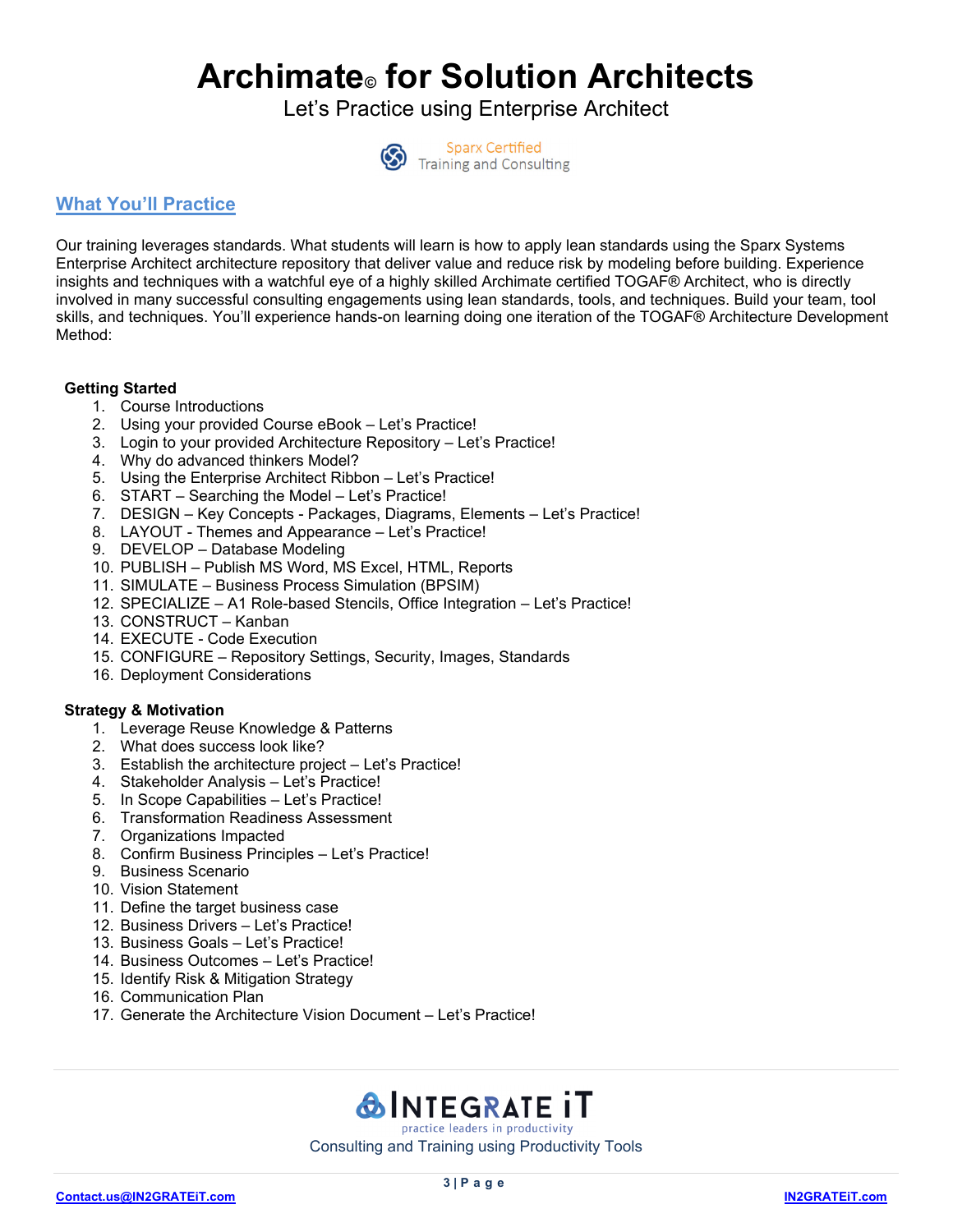Let's Practice using Enterprise Architect



**Sparx Certified** Training and Consulting

#### **Business Layer**

- 1. Leveraging Reuse Knowledge & Patterns
- 2. Develop the Target Business Architecture Let's Practice!
- 3. Stakeholder Analysis
- 4. Business Capability Assessment Let's Practice!
- 5. Concept Model & Glossary Let's Practice!
- 6. Process Architecture Methods & Techniques
- 7. Value Stream Let's Practice!
- 8. Process Cooperation Let's Practice!
- 9. Process Scope Let's Practice!
- 10. Service Information Accountability Let's Practice!
- 11. Requirements Management Let's Practice!
- 12. Capability Planning Roadmap Let's Practice!
- 13. Resolve Impacts and Traceability Let's Practice!
- 14. Formal Stakeholder Review
- 15. Generate the Business Architecture Document Let's Practice!

#### **Application Layer**

- 1. Leveraging Reuse Knowledge & Patterns
- 2. Develop the Target Solution Architecture Let's Practice!
- 3. Solution Architecture Overview
- 4. Stakeholder Analysis
- 5. Business Footprint Let's Practice!
- 6. Reuse Catalogs Let's Practice!
- 7. Application Landscape Let's Practice!
- 8. Component Design & Interfaces Let's Practice!
- 9. Data Landscape Let's Practice!
- 10. UI Prototype
- 11. Requirements Management Let's Practice!
- 12. Application Investment Roadmap Let's Practice!
- 13. Resolve Impacts and Traceability Let's Practice!
- 14. Conduct formal stakeholder review
- 15. Generate the Solution Architecture Document Let's Practice!

#### **Technology Layer**

- 1. Leveraging Reuse Knowledge & Patterns
- 2. Develop the Target Technology Architecture Let's Practice!
- 3. Technology Architecture Models
- 4. Stakeholder Views
- 5. Reuse Catalogs Let's Practice!
- 6. Deployment Layer Let's Practice!
- 7. Requirements Management Let's Practice!
- 8. Migration Roadmap Let's Practice!
- 9. Resolve Impacts and Traceability Let's Practice!
- 10. Conduct formal stakeholder review
- 11. Generate the Technology Architecture Document Let's Practice!

**&INTEGRATE IT** practice leaders in productivity Consulting and Training using Productivity Tools